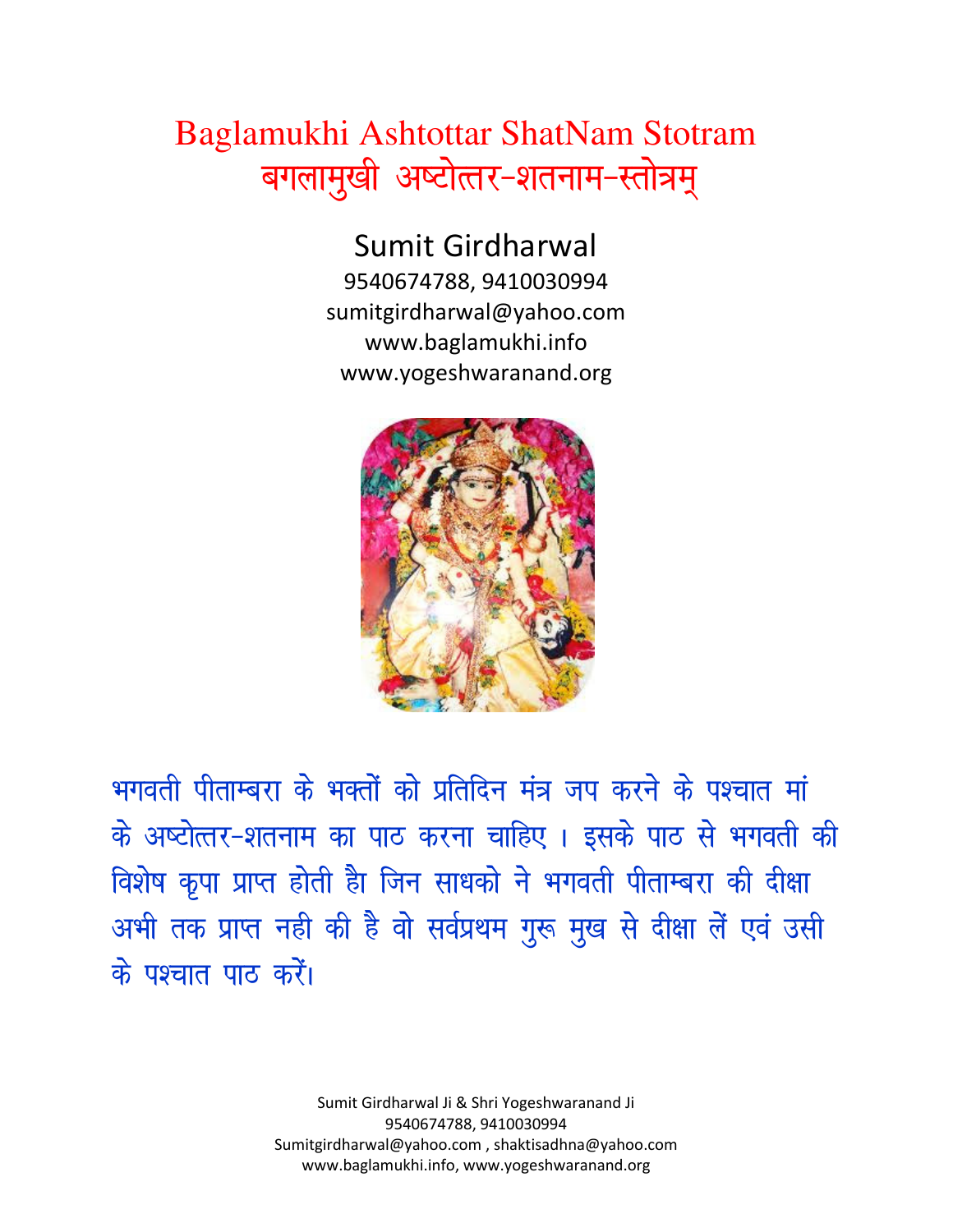अष्टोत्तर-शतनाम-स्तोत्रम्

ओम् ब्रह्मास्त्र-रुपिणी देवी, माता श्रीबगलामुखी । चिच्छिक्तिर्ज्ञान-रुपा च, ब्रह्मानन्द-प्रदायिनी ।। १।। महा-विद्या महा-लक्ष्मी श्रीमतू-त्रिपुर-सुन्दरी । भूवनेशी जगन्माता, पार्वती सर्व-मंगला ।। २ ।। ललिता भैरवी शान्ता, अन्नपूर्णा कुलेश्वरी । वाराही छिन्नमस्ता च, तारा काली सरस्वती ।। ३ ।। जगतू-पूज्या महा-माया, कामेशी भग-मालिनी । दक्ष-पुत्री शिवांकस्था, शिवरुपा शिवप्रिया ।। ४ ।। सर्व-सम्पत्-करी देवी, सर्व-लोक वशंकरी। वेद-विद्या महा-पूज्या, भक्ताद्वेषी भयंकरी ।। ५ ।। स्तम्भ-रुपा स्तम्भिनी च, दुष्ट-स्तम्भन-कारिणी । भक्त-प्रिया महा-भोगा, श्रीविद्या ललिताम्बिका ।। ६ ।। मेना-पुत्री शिवानन्दा, मातंगी भुवनेश्वरी । नारसिंही नरेन्द्रा च, नृपाराध्या नरोत्तमा ।। ७ ।। नागिनी नाग-पुत्री च, नगराज-सूता उमा ।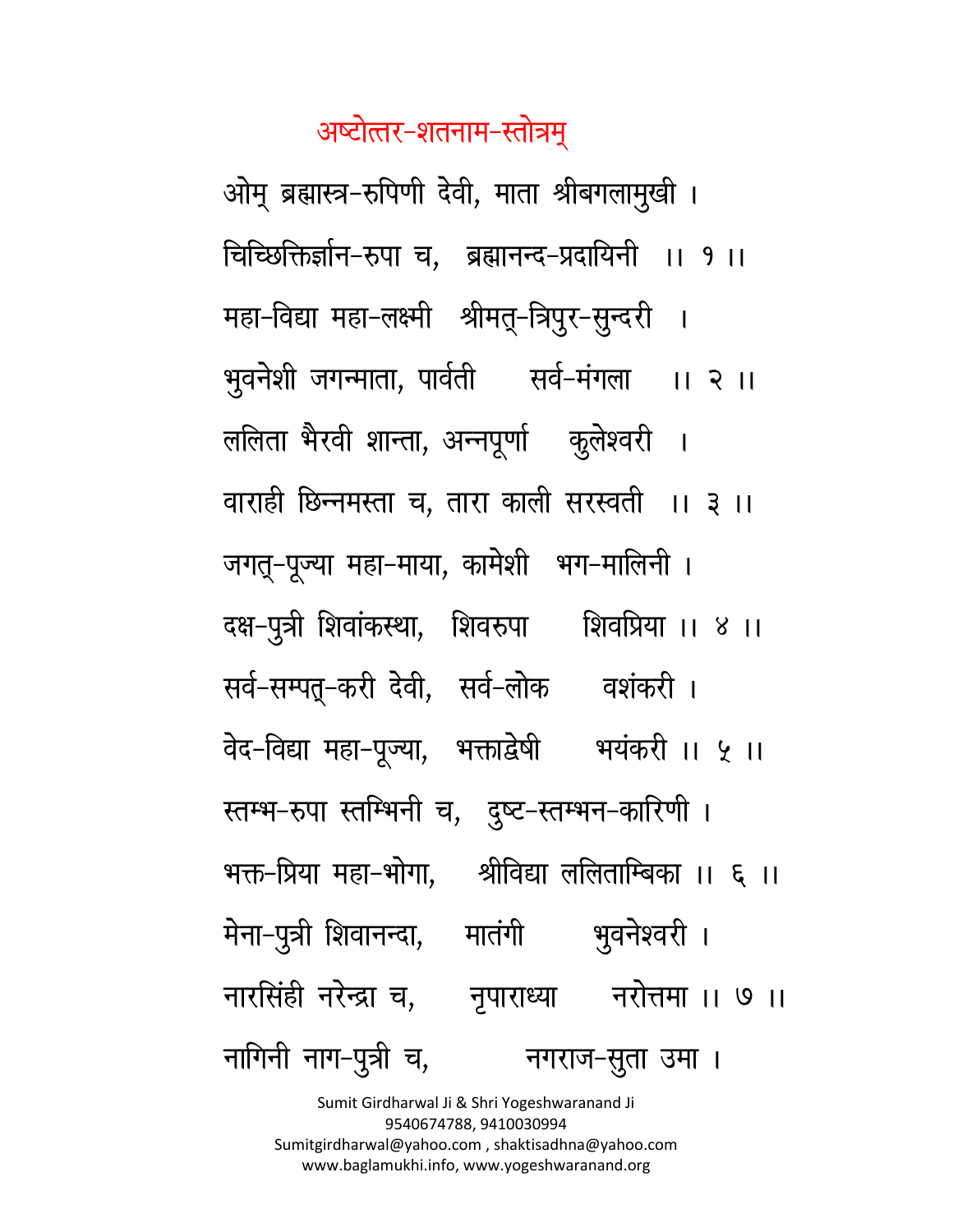पीताम्बरा पीत-पूष्पा च, पीत-वस्त्र-प्रिया शूभा ।। ८ ।। पीत-गन्ध-प्रिया रामा, पीत-रत्नार्चिता शिवा। अर्छ-चन्द्र-धरी देवी, गदा-मुदुगर-धारिणी ।। ६ ।। सावित्री त्रि-पदा शूद्धा, सद्यो राग-विवर्द्धिनी । विष्णु-रुपा जगन्मोहा, ब्रह्म-रुपा हरि-प्रिया ।। १० ।। रुद्र-रुपा रुद्र-शक्तिश्चिन्मयी भक्त-वत्सला । लोक-माता शिवा सन्ध्या, शिव-पूजन-तत्परा ।। ११ ।। धनाध्यक्षा धनेशी च, धर्मदा धनदा धना । चण्ड-दर्प-हरी देवी, शुम्भास़ूर-निवर्हिणी ।। १२ ।। राज-राजेश्वरी देवी, महिषासुर-मर्दिनी । मधु-कैटभ-हन्त्री च, रक्त-बीज-विनाशिनी ।। १३ ।। धूम्राक्ष-दैत्य-हन्त्री च, भण्डासुर-विनाशिनी । रेणु-पुत्री महा-माया, भ्रामरीभ्रमराम्बिका ।। १४ ।। ज्वालामुखी भद्रकाली, बगला*शत्र*-नाशिनी । इन्द्राणी इन्द्र-पूज्या च, गुह-माता गुणेश्वरी ।। १५ ।।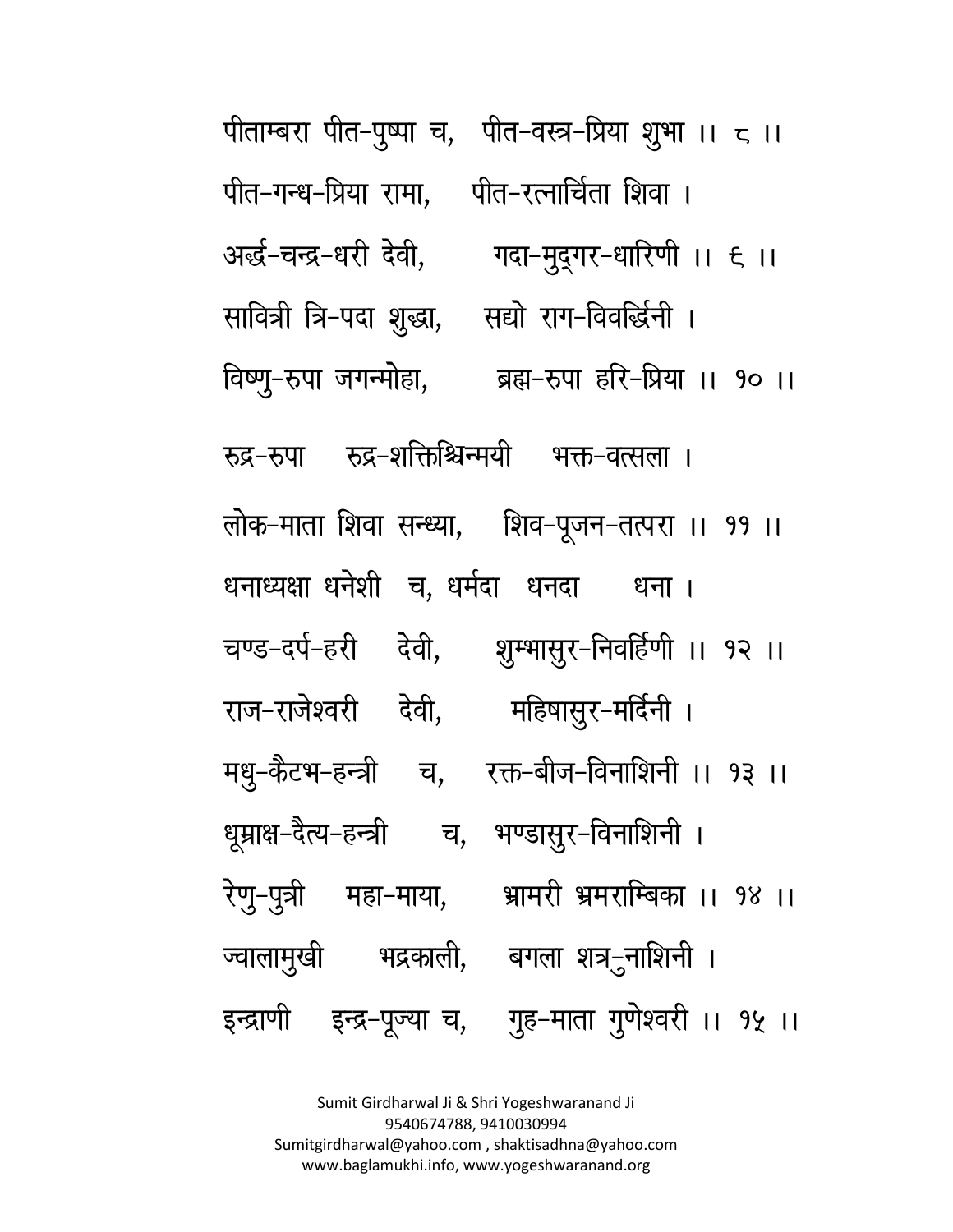# वज्र-पाश-धरा देवी, जिह्वा-मुद्गर-धारिणी। भक्तानन्दकरी देवी, बगला-परमेश्वरी ।। १६ ।।

# फल-श्रुति

अष्टोत्तरशतं नाम्नां, बगलायास्तु यः पठेत् । रिप्-बाधा-विनिर्मुक्तः, लक्ष्मीस्थैर्यमवाप्नुयात् ।। १ ।। भूत-प्रेत-पिशाचाश्च, ग्रह-पीड़ा-निवारणम् । राजानो वशमायाति. सर्वेश्वर्यं च विन्दति ।। २ ।। नाना-विद्यां च लभते, राज्यं प्राप्नोति निश्चितम् । भूक्ति-मुक्तिमवाप्नोति, साक्षातू शिव-समो भवेतू ।। ३ ।। ।। श्रीरूद्रयामले सर्व-सिद्धि-प्रद श्री बगलाष्टोत्तर शतनाम स्तोत्रम् ।।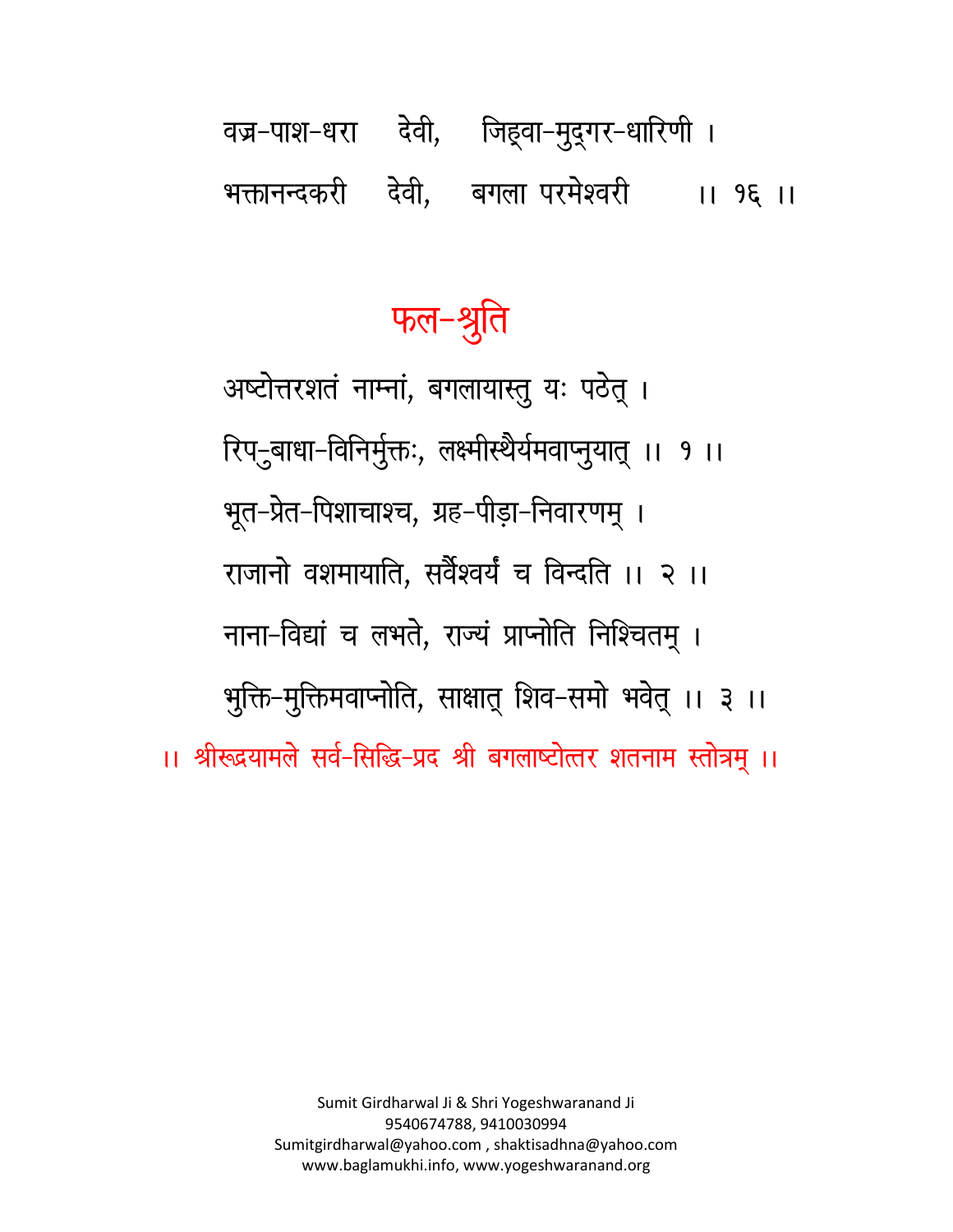## Devi Baglamukhi Hridaya Mantra

<mark>।। श्रीबगलामुखीहदयमंत्र ।।</mark>

### **Sumit Girdharwal**

9540674788, 9410030994 sumitgirdharwal@yahoo.com www.baglamukhi.info www.yogeshwaranand.org



हृदय मंत्र को देवता का हृदय कहा जाता हैा इसके जप से देवता का सानिध्य बढ़ता है एवं सिद्ध होने पर दर्शन प्राप्त होते हैंा अपने गुरूदेव से इस मंत्र की दीक्षा लेकर ही इसका जप करें। कई बार ऐसा देखा गया है कि कुछ लोग साधना के प्रारम्भ में ही हृदय मंत्र का जप श़ूरू कर देते है और जैसे ही देवता का सानिध्य बढ़ता है तो घबरा जाते है और डर से अपनी साधना बीच में ही छोड़ देतें हैा इसलिए साधको को मेरा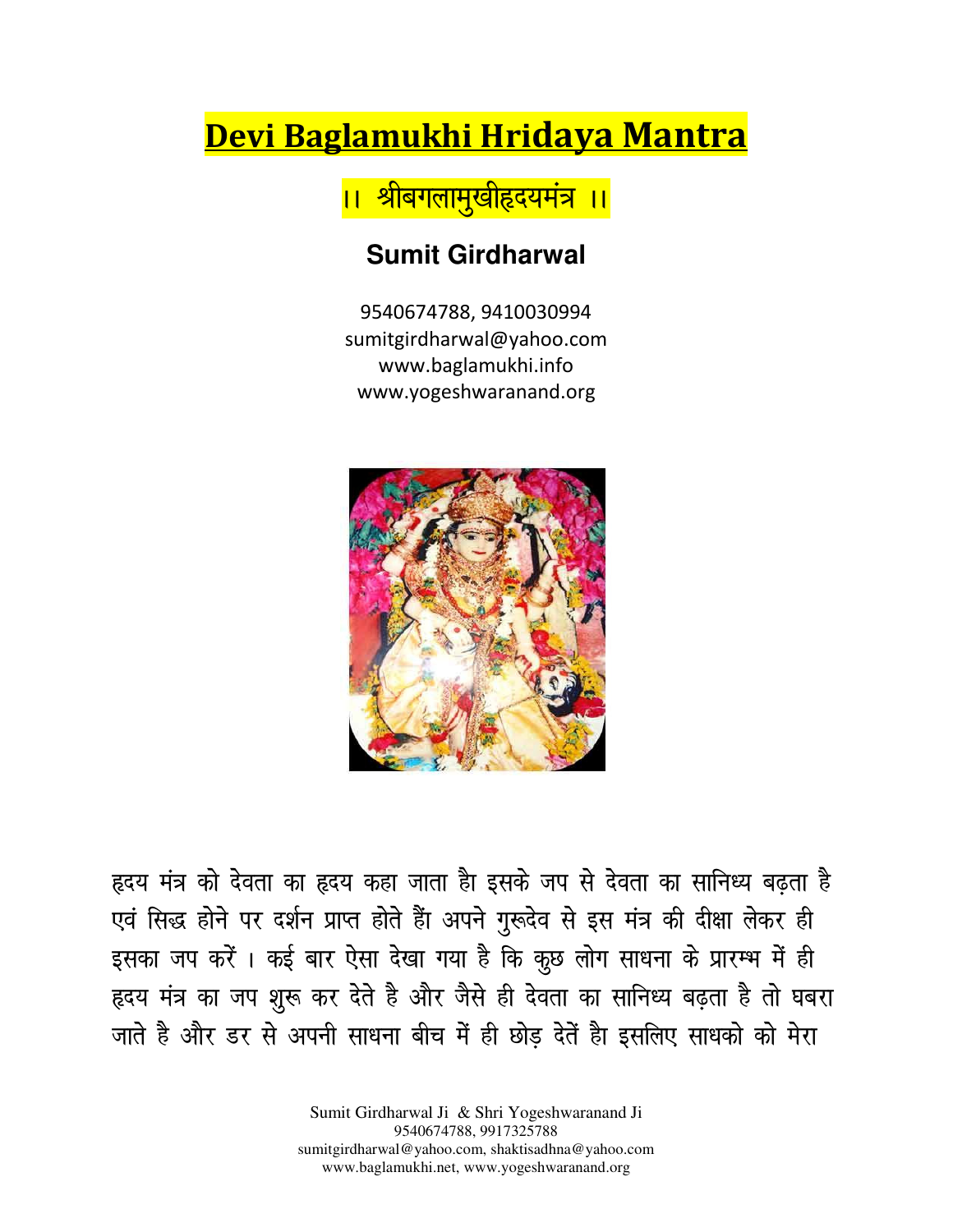परामर्श है कि जब आपके गुरूदेव कहें तभी इसका जप करें । नये साधको को इसके स्थान पर बगलामुखी हृदय स्तोत्र का पाठ करना चाहिए ।

अस्य श्रीबगलामुखीहृदयमंत्रस्य नारदः ऋषिः, अनुष्टुपू छन्दः, विनियोग– ૐ श्रीबगलामुखीदेवता, ह्रीं बीजमू, क्लीं शक्तिः, ऐं कीलकमू, श्रीबगलामुखी प्रसन्नार्थे जपे विनियोग: ।

#### ऋष्यादिन्यास

ॐ नारद<u>ऋ</u>षये नमः शिरसि । अनुष्टुपू छन्दसे नमः मुखे । श्रीबगलामुखी देवतायै नमः हृदि । ह्रीं बीजाय नमः गुह्ये । क्लीं शक्तये नमः पादयोः । ऐं कीलकाय नमः सर्वार्झें करन्यास

ॐ ह्वीं अंगुष्ठाभ्यां नमः । क्लीं तर्जनीभ्यां स्वाहा ।ऐं मध्यमाभ्यां वषट् ।ह्वीं अनामिकाभ्यां हुम् । क्लीं नेत्रत्रयाय वौषट् । ऐं अस्त्राय फट् । हृदयादिन्यास–

30 ह्यीं हृदयाय नमः । क्लीं शिरसे स्वाहा । ऐं शिखायै वषट् ।ह्यीं कवचाय हुम् ।क्लीं नेत्रत्रयाय वौषट् । ऐं अस्त्राय फट्

#### ।।ध्यानम्।।

बालभानुप्रतीकाशां नीलकोमलकुन्तलाम् । वन्देऽहं बगलां देवीं स्तम्भनास्त्ररुपिणीम् ।।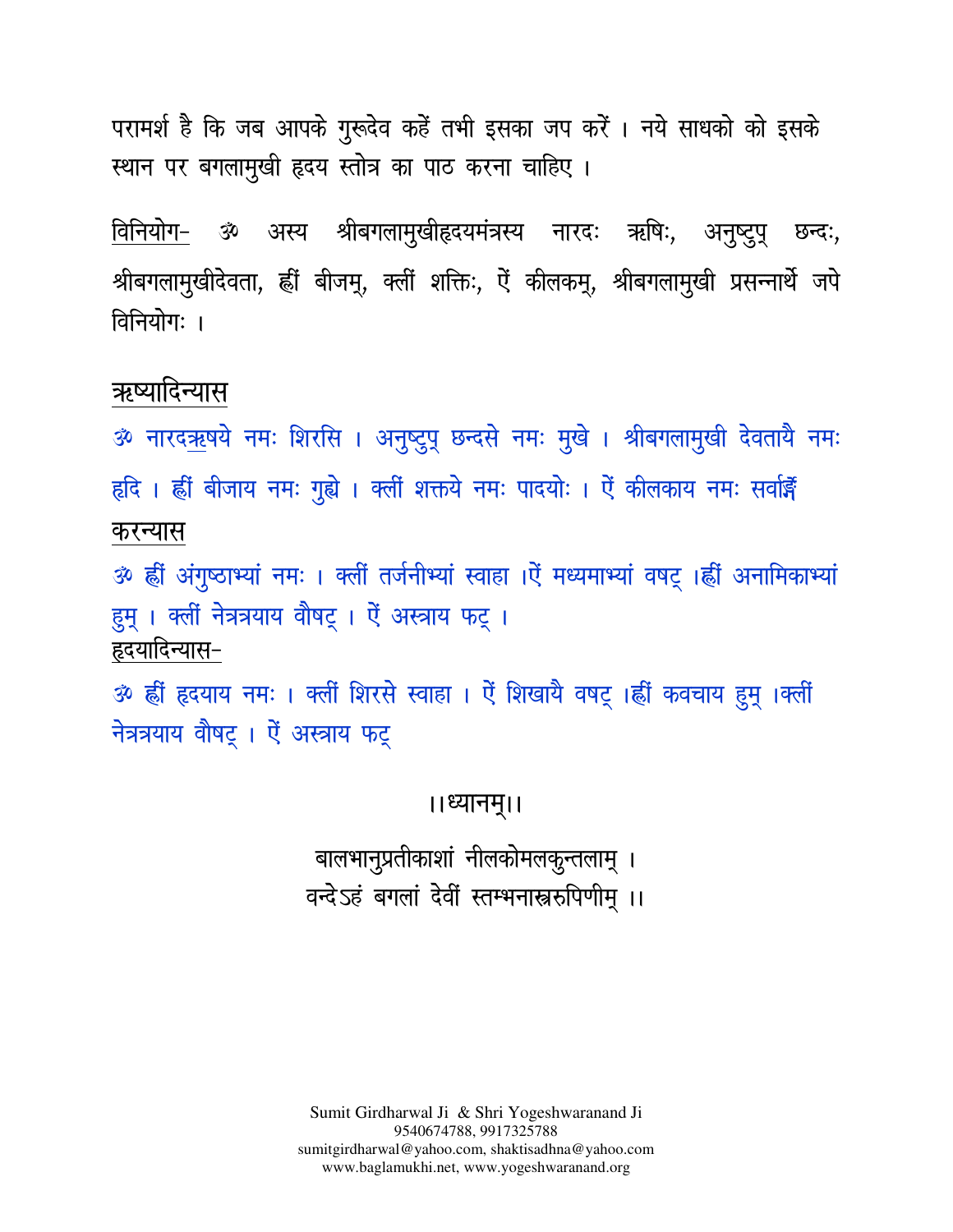मंत्र- आं हीं कों ग्लों हूं ऐं क्लीं श्रीं हीं बगलामुखी ! आवेशय आवेशय, आं हीं कों ब्रह्मास्त्ररुपिणी ! एहि एहि आं ह्रीं कों मम हृदये आवाहय आवाहय, सात्रिध्यं कुरु कुरु आं हीं कों ममैव हृदये चिरं तिष्ठ तिष्ठ, आं हीं कों हूं फट् स्वाहा ।

Mantra : Aam Hleem Krom Glaum Hoom Aim Kleem Shreem Hreem Baglamukhi ! Aaveshaya Aaveshaya, Aam Hleem Krom BrahmastraRupini ! Aehi Aehi Aam Hleem Krom Mama Hridaye Aavahaya Avahaya, Saanidhyam Kuru Kuru Aam Hleem Krom Mameva Hridaye Chiram Tishth Tishth, Aam Hleem Krom Hoom Phat Swaha

प्रयोग- इस मंत्र का प्रयोग किसी विशेष परिस्थिति में ही करना चाहिए क्योंकि यह बहुत ही अधिक ही तीव्र हैा मंत्र प्रयोग के बाद बगला गायत्री एवं मूल मंत्र का अनुष्ठान देवी की प्रसन्नता के लिए अवश्य करना चाहिए ।

सांख्यायनतंत्र में इस दुर्लभ मंत्र की प्रशंसा करते हुए कहा है कि इसके स्मरण मात्र से महादरिद्र व्यक्ति भी लक्ष्मीवानू हो जाता है, जड़ व्यक्ति पण्डित हो जाता है, चोर भी बुद्धिमान बन जाता है एवं निन्दित मनुष्य भी कीर्तिवानू हो जाता है। शत्रु पर इस मंत्र का प्रयोग करने से साधक का प्रतिष्ठावानू शत्रु भी समाज में उपहास व असम्मान का पात्र बनता है। इस मंत्र की साधना जापक को समस्त प्रकार से संतुष्ट रखती है। आस्थापूर्वक निरन्तर जप करने से जापक को मनोवांछित फल की प्राप्ति होती है।

• मंत्र को सिद्ध करने के पश्चातू उक्त मंत्र से बंध्या स्त्री के गर्भांग का मार्जन करने से छह मास की अवधि में गर्भधारण करके पुत्र को जन्म देती है। इसके साथ में बगला कवच से अभिमंत्रित जल स्त्री को देना चाहिए ।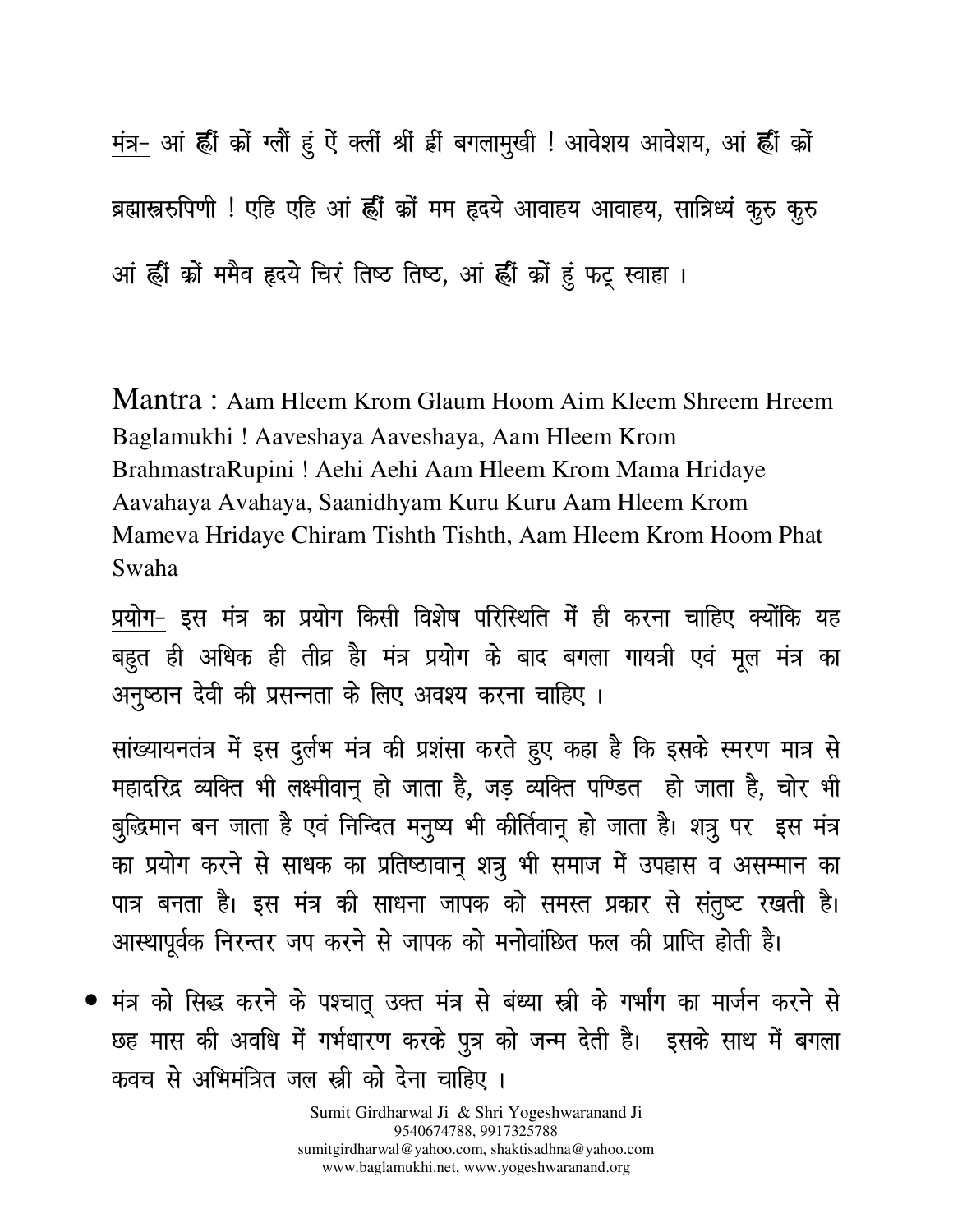- सूर्यादय के समय बगलाहृदय मंत्र से २१ बार अभिमंत्रित दूध पीने से छह मास के भीतर बन्ध्या भी पुत्र को जन्म देती है।
- शत्रू के अभिचारिक प्रयोग के कारण कोई भयानक रोग, व्याधि या महाभय उत्पन्न होने पर इस अमोघ मंत्र से १०८ बार अभिमंत्रित जल पीने से तुरन्त रोग या महाभय से छुटकारा मिलता है।

## **Books written by Shri Yogeshwaranand Ji**

#### **1. Mahavidya Shri Baglamukhi Sadhna Aur Siddhi**



#### 2. **Mantra Sadhana**

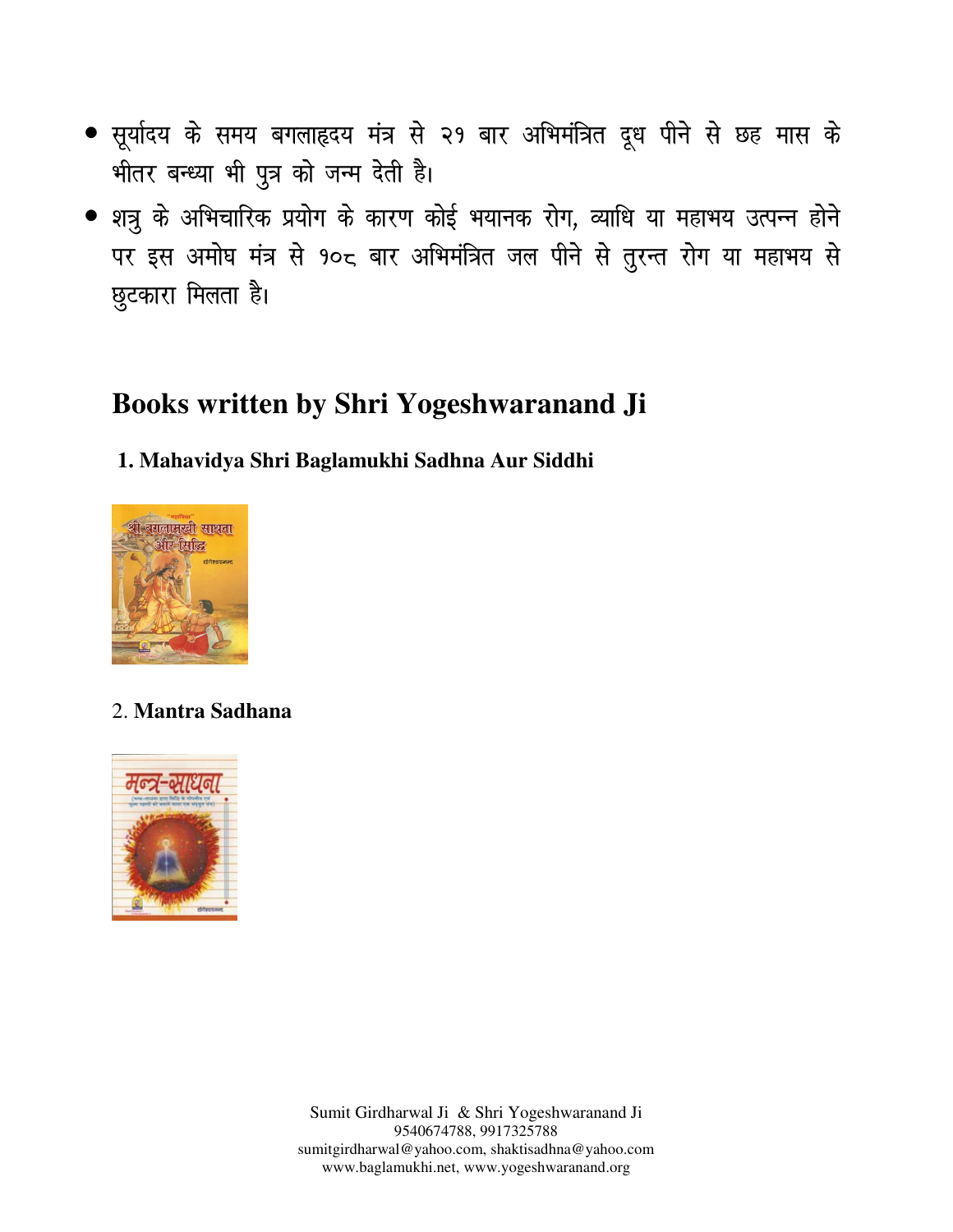#### 3. **Shodashi Mahavidya** (Tripursundari Sadhana)



#### **4. Shri Baglamukhi Sadhana Rahasya**

Shri Baglamukhi Sadhana Rahasya is the upcoming book of my father and my guru Shri Yogeshwaranand Ji on Ma Baglamukhi. Only limited copies of this book are going to be published. If you want to secure your copy before all sold out please make a payment of Rs 680 into the below A/C Sumit Girdharwal Axis Bank 912020029471298 IFSC Code – UTIB0001094 After payment send your complete address and payment receipt to shaktisadhna@yahoo.com & sumitgirdharwal@yahoo.com. For more details please call on +91-9540674788, 91-9410030994

#### Feedback & Support

I am very pleased to say that we are taking a next step ahead in the field of spirituality by digitalizing all the available Sanskrit texts in the world related to secret mantras, tantras and yantras. In the first phase we will digitalize all the content provided by Shri Yogeshwaranand Ji regarding das mahavidyas. We will not only make it available for Hindi and Sanskrit readers but also translate it into English so that whole world can get the benefits from our work. I can't do it alone. I request all of you to help me achieve this goal.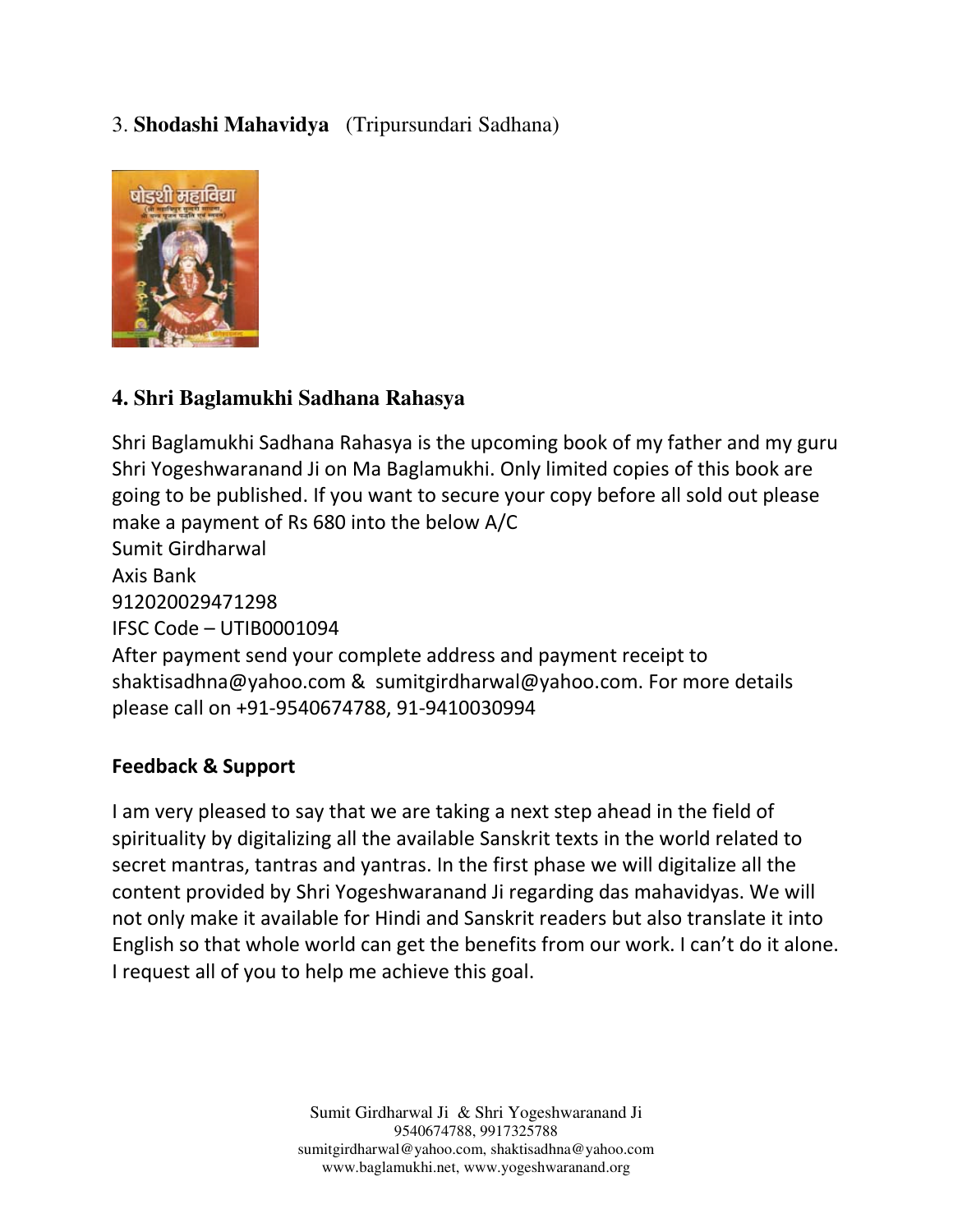#### Requirement

1. We need a person who can write articles in Hindi and Sanskrit in software like Adobe Indesign (Preferable font chanakya) or Microsoft Office (Font Used Kruti Dev 020, Chanakya)

2. We need a graphic designer who can create good pictures to summarize the content.

3. We need an English translator who can translate these articles into English

4. Any donation will be appreciated which is highly needed for this project.

My dear readers! Very soon We are going to start an E-mail based monthly magazine related to tantras, mantras and yantras including practical uses for human welfare. I request you to appreciate me, so that I can change my dreams into reality regarding the service of humanity through blessings of our saints and through the grace of Ma Pitambara. Please make registered to yourself and your friends. For registration email me at sumitgirdharwal@yahoo.com Thanks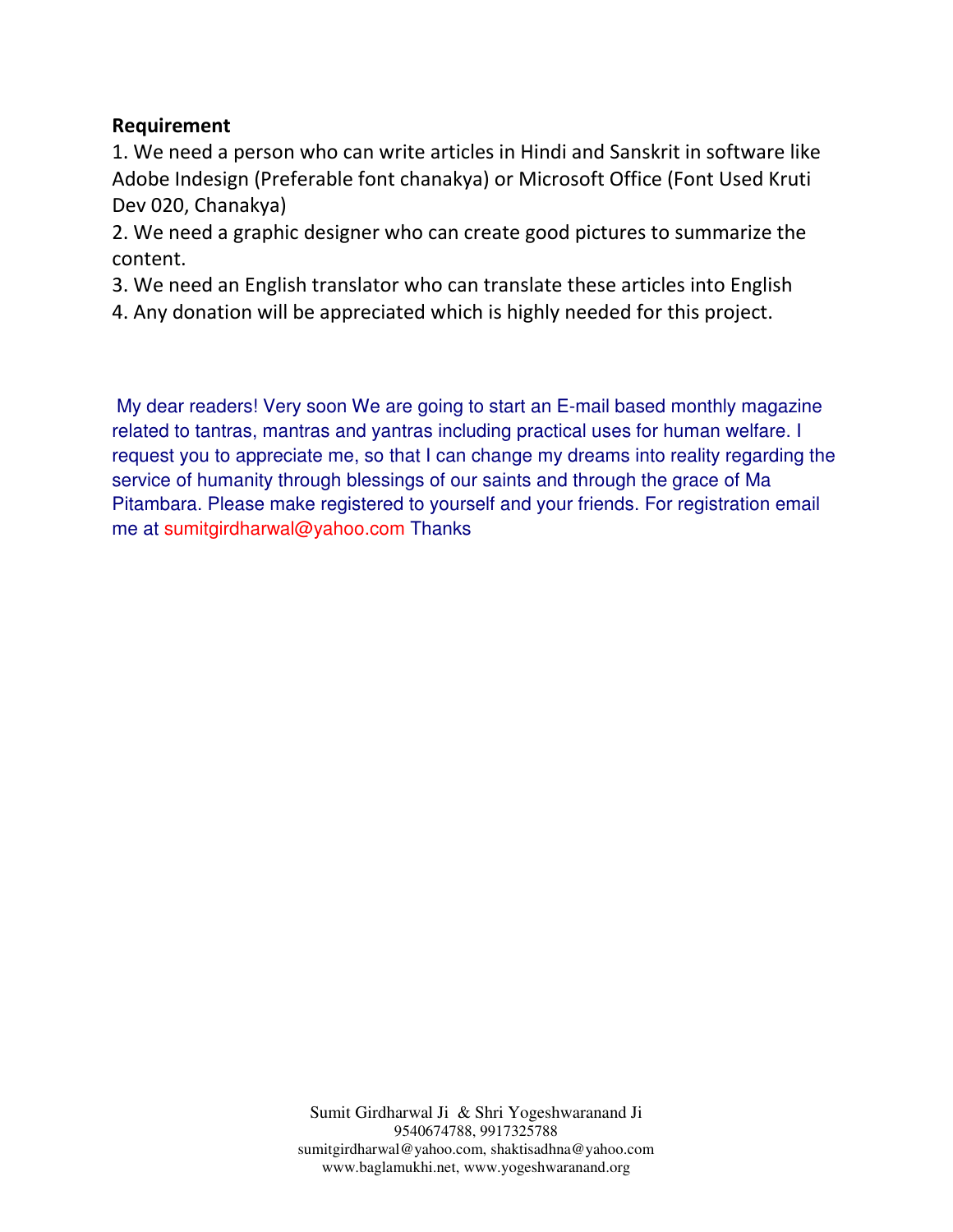## **Baglamukhi Mantra Evam Puja Vidhi in Hindi**

<u>माँ बगलामुखी मंत्र एवं पूजा विधि</u>

**Sumit Girdharwal**  *(सु*मित गिरधरवाल) **Mob - 9540674788, 9410030994 sumitgirdharwal@yahoo.com www.baglamukhi.net www.yogeshwaranand.org** 



।। भगवती पीताम्बरा के एकाक्षरी मंत्र का महात्म्य ।।

भगवती बगलामुखी (पीताम्बरा) के इस मंत्र को महामंत्र के नाम से जाना जाता हैा ऐसा कहा जाता है कि भगवती बगलामुखी की उपासना करने वाले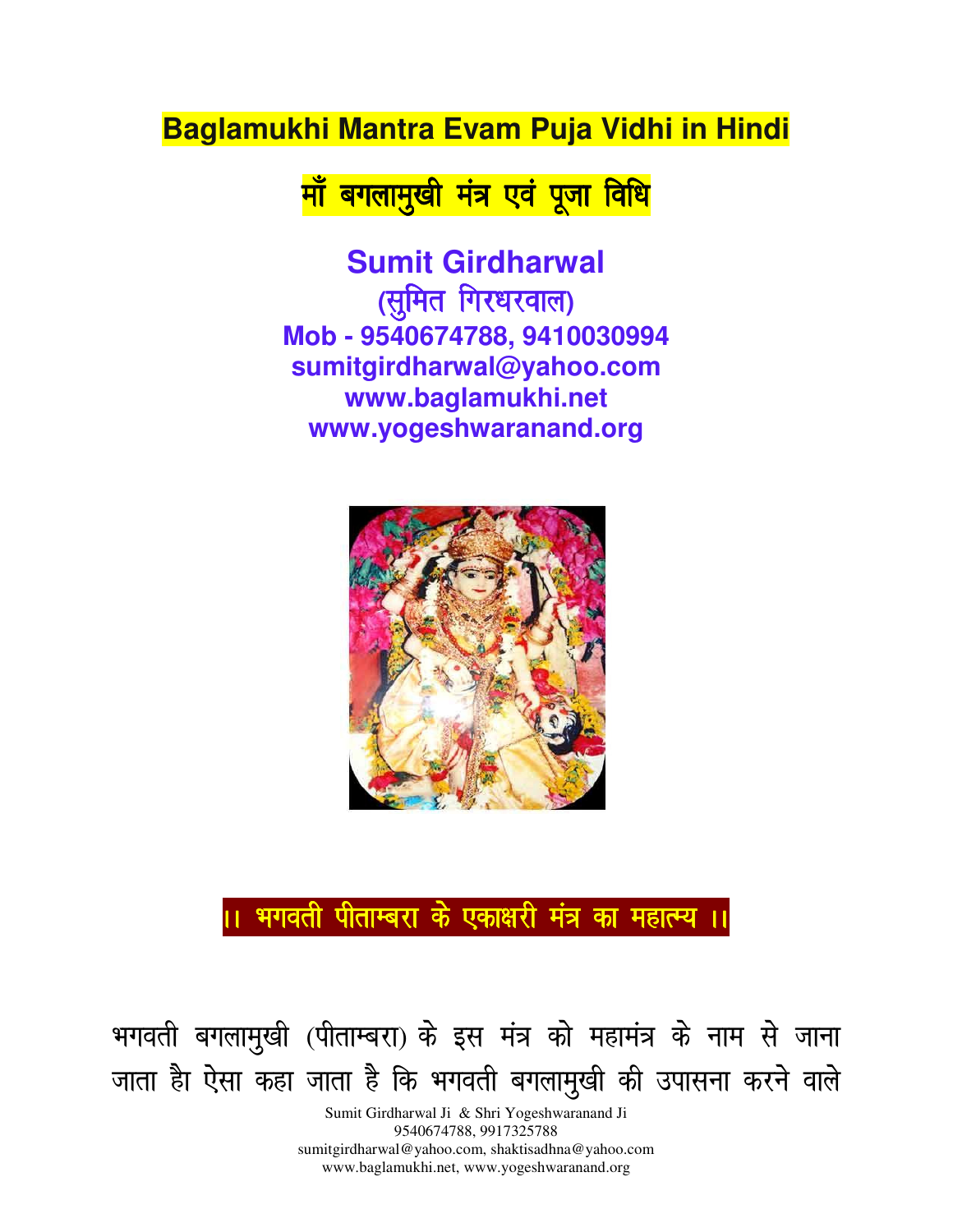साधक के सभी कार्य बिना व्यक्त किये पूर्ण हो जाते हैं और जीवन की हर बाधा को वो हंसते हंसते पार कर जाते हैंा मैनें स्वयं अपने जीवन में अनेको चमत्कार देखें हैं, जिनको सुनकर कोई भी यकीन नही करेगा लेकिन भगवती पीताम्बरा अपने भक्तों के ऊपर ऐसे ही कृपा करती हैंा एकाक्षरी मंत्र माँ पीताम्बरा का बीज मंत्र है, इसके जप के बिना माँ पीताम्बरा की साधना पूर्ण नही होती । माँ पीताम्बरा की साधना इसी बीज मंत्र से प्रारम्भ होती है, एवं साधको को बीज मंत्र का नियमित रूप से कम से कम २१ माला का जप अवश्य करना चाहिए, क्योंकि बीज मंत्र में ही देवता के प्राण होते हैंा जिस प्रकार बीज के बिना वृक्ष की कल्पना नही की जा सकती उसी तरह बीज मंत्र के जप के बिना साधना में सफलता के बारे में सोचना भी व्यर्थ है। भगवती की सेवा केवल मंत्र जप से ही नही होती है बल्कि उनके नाम का गुणगान करने से भी होती है । जिस प्रकार नारद ऋषि हर पल भगवान विष्णू का नाम जपते थे, उसी प्रकार सुधी साधको को माँ पीताम्बरा का नाम जप हर पल करना चाहिए एवं अन्य लोगो को भी उनके नाम की महिमा के बारे में बताना चाहिए । मैंने अपने जीवन का केवल एक ही उद्देश्य बनाया है कि माँ पीताम्बरा के नाम को हर व्यक्ति तक पहुंचाना हैा आप सब भी यदि माँ की कृपा प्राप्त करना चाहते हैं तो आज से ही भगवती के एकाक्षरी मंत्र को अपने जीवन में उतार लीजिए एवं माँ के नाम एवं उनकी महिमा का अधिक से अधिक प्रचार करना शुरू कर दीजिए। साधको के हितार्थ भगवती के बीज मंत्र की जानकारी यहां दे रहा हूँ, भगवती पीताम्बरा आप सब पर कृपा करें ।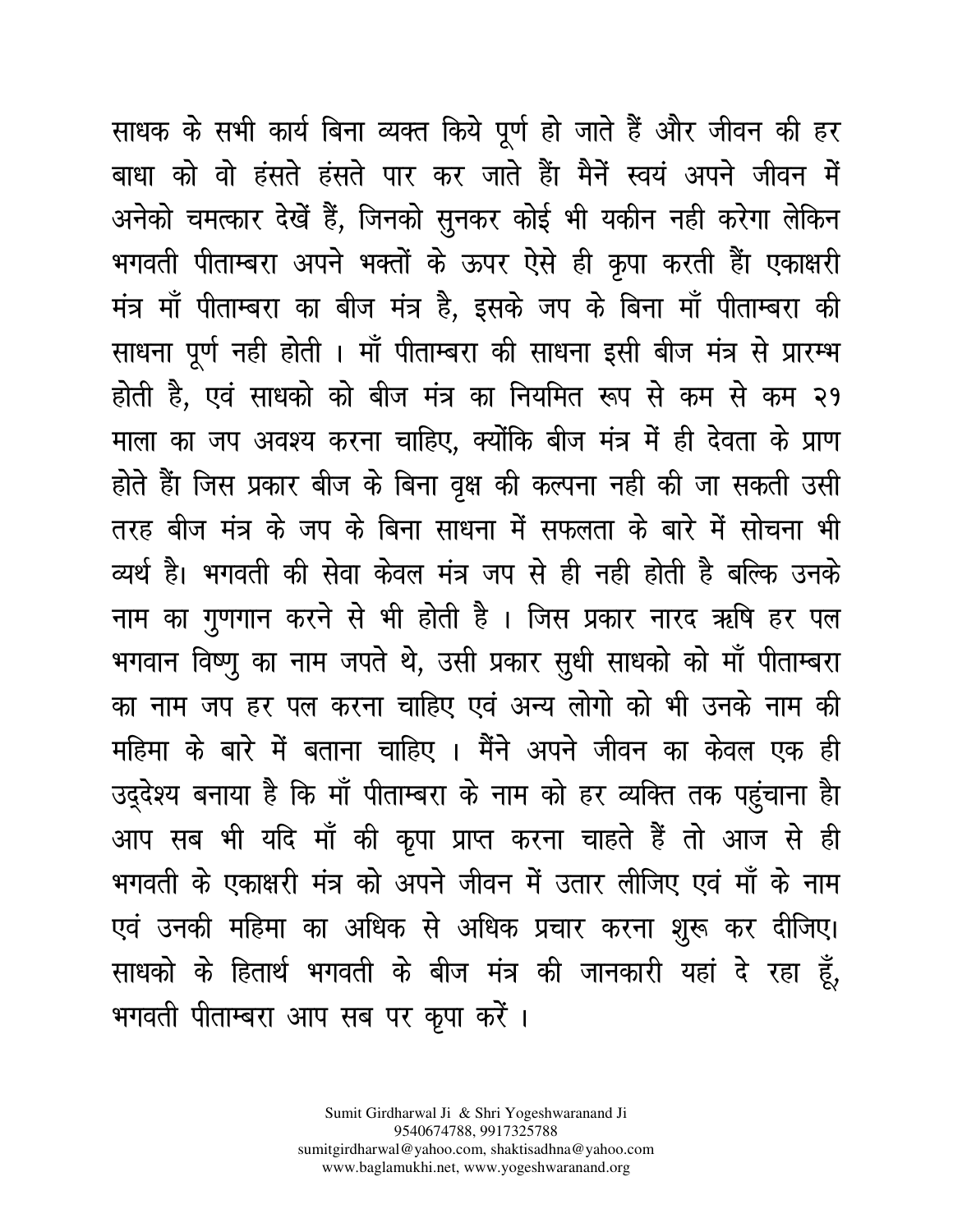## ध्यान

वादी मूकति रंकति क्षितिपतिर्वेश्वानरः शीर्ताते। क्रोधी शान्तति दुर्जनः सुजनति क्षिप्रानुगः खंजति।। गर्वी खवर्ति सर्व विच्च जडति त्वदूयन्त्राणा यंत्रितः। श्रीनित्ये बगलामुखि! प्रतिदिनं कल्याणि! तुभ्यं नमः।।

मंत्र - हल्री (Hlreem)

विनियोगः-

ओम् अस्य एकाक्षरी बगला मंत्रस्य ब्रहूम ऋषिः, गायत्री छन्दः, बगलामुखी देवताः, लं बीजं, ड्वीं शक्ति, ईं कीलकं, मम सर्वार्थ सिद्धयर्थे जपे विनियोगः।

### ऋष्यादिन्यास:-

- ओमू ब्रहूम ऋषये नमः शिरसि।
- गायत्री छंदसे नमः मुखे।
- श्री बगलामुखी देवतायै नमः हृदि।
- लं बीजाय नमः गुहूये।
- ह्रीं शक्तये नम: पादयो:।
- ईं कीलकाय नमः सर्वांगे।
- श्री बगलामुखी देवताम्बा प्रीत्यर्थे जपे विनियोगाय नमः अंजलौ।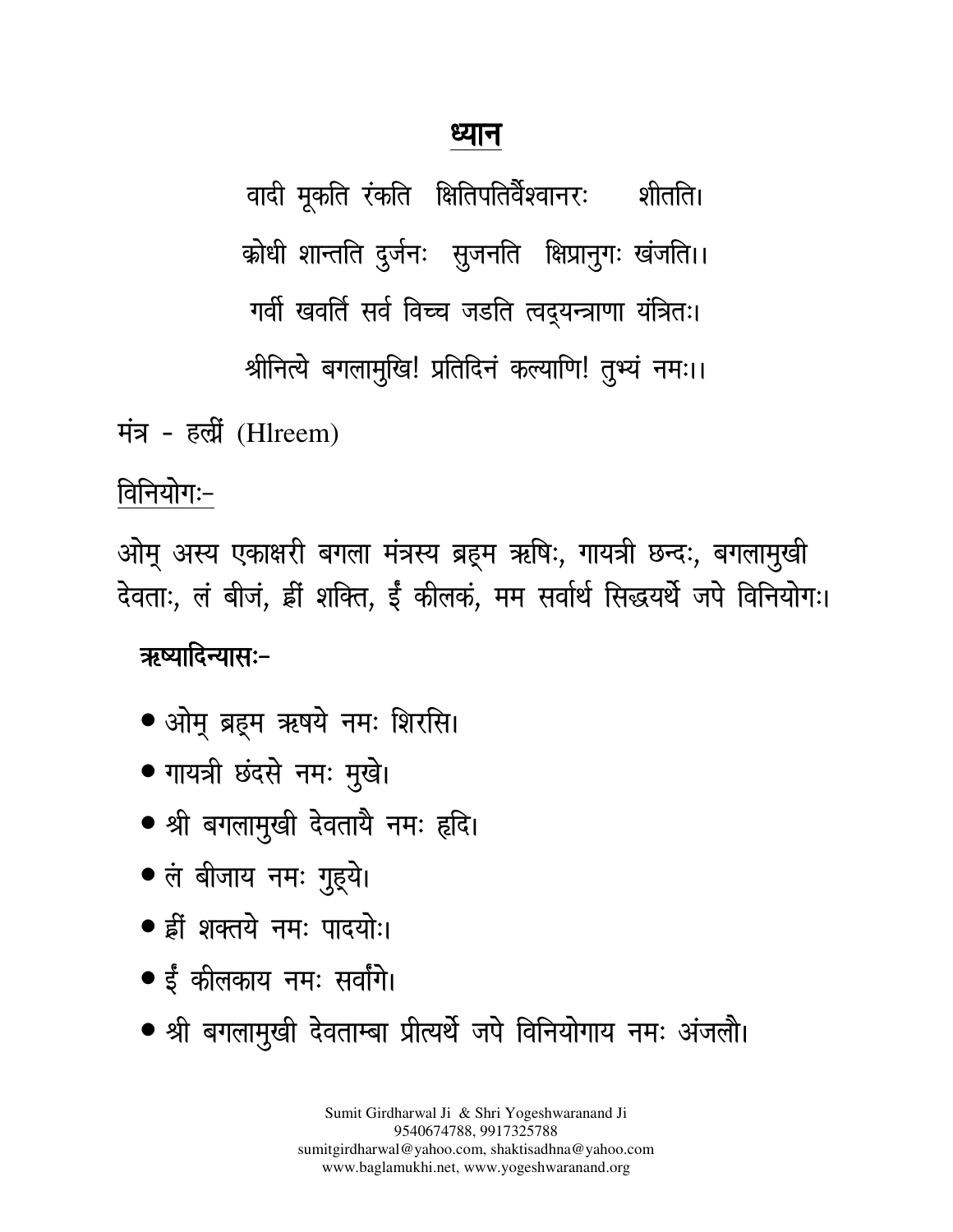Sumit Girdharwal Ji & Shri Yogeshwaranand Ji 9540674788, 9917325788 sumitgirdharwal@yahoo.com, shaktisadhna@yahoo.com www.baglamukhi.net, www.yogeshwaranand.org

एक लाख पच्चीस हजार (1,25,000 मंत्रो अथवा 1250 माला) की संख्या में हल्दी की माला पर जप करना चाहिए । उसके पश्चात (12,500 मंत्रो अथवा

<mark>बीज मंत्र का अनुष्ठान</mark>

- 
- ओम हूलः करतल-कर-पृष्ठाभ्यां फट्।
- ओम हूल्रौं कनिष्ठिकाभ्यां वौषट्।
- ओम हूब्रैं अनामिकाभ्यां हूं।
- ओम हुल्लं मध्यमाभ्यां वषट्।
- ओम हूर्ल्री तर्जनीभ्यां स्वाहा।
- ओम हूलां अंगुष्ठाभ्यां नमः।

## करन्यास**:**

- ओम् हूल्रः अस्त्राय फट्।
- ओमू हूल्रौं नेत्र-त्रयाय वौषट्।
- ओमू हूलैं कवचाय हूं।
- ओम् हूल्रं शिखायै वषट्।
- ओम् इर्ल्री शिरसे स्वाहा।
- ओमू हूल्रां हृदयाय नमः।

## <u>षडंगन्यास:</u>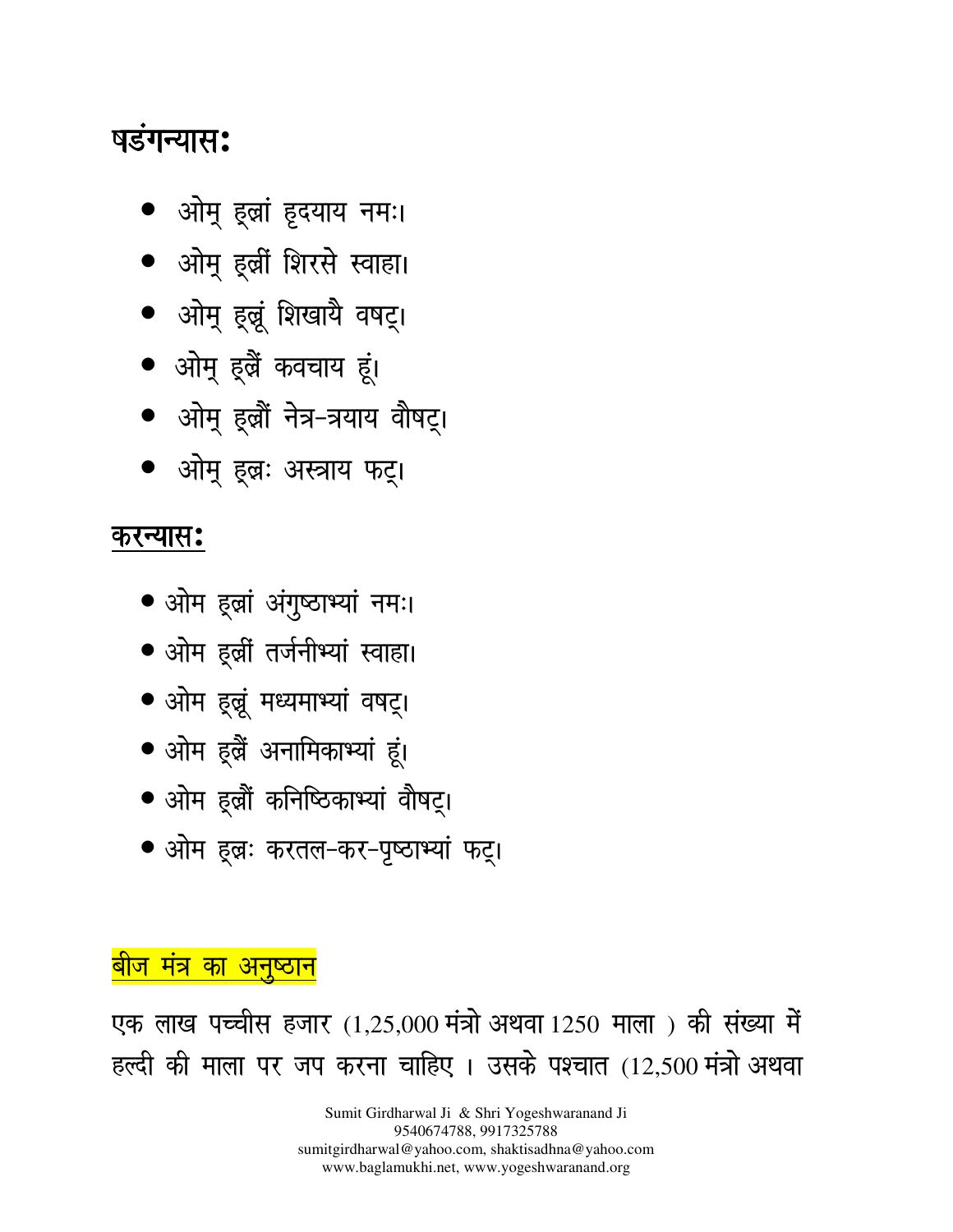125 माला) से हवन अवश्य करना चाहिए, क्योंकि हवन से देवता को शक्ति मिलती है और मैंने स्वयं इसका अनुभव किया है कि हवन से माँ की कृपा बहुत जल्दी मिलती हैा इसलिए हवन से बढकर कूछ नही हैा यदि हो सके तो हवन नियमित रूप से करना चाहिए । जो लोग हवन करने में समर्थ नही हैं उन्हे अपने गुरू से अनुष्ठान के पश्चात हवन करने का आग्रह करना चाहिए एवं उस हवन में सम्मिलित होना चाहिए। अपने गुरू से हवन विधि सीखने के लिए निवेदन करेंं। प्रूर्णाभिषेक दीक्षा तक हवन करना अवश्य सीख लेना चाहिए।

इसके पश्चात (1250 मंत्रो अथवा 13 माला) से तर्पण करना चाहिए ।

तर्पण करने का मंत्र है <mark>"हल्लीं तर्पयामि"</mark>। इसके लिए एक बड़ा पात्र ले, जिसमें १ से २ लीटर पानी आ जाये। उसके पश्चात उसमें थोड़ा गंगा जल लें । उसके बाद उसमें ऊपर तक पानी भर लें एवं थोड़ी हल्दी, शहद, शक्कर, केसर, दुध मिला लेना चहिए। उसके पश्चात जिस प्रकार सुर्य को हाथों से अंजली में जल भरकर जल अर्घ्य दिया जाता है उसी प्रकार सीधे हाथ से अंजली बनाकर <mark>"हर्ल्री तर्पयामि"</mark> बोलते हुए उसी पात्र में जल को छोड़ देना चाहिए । तर्पण करते हुए मंत्र जाप उल्टे हाथ से हल्दी की माला पर करना चाहिए एवं सीधे हाथ से तर्पण करना चाहिए । तर्पण के पश्चात (125 मंत्रो अथवा 2 माला) से मार्जन करना चाहिए । मार्जन करने का मंत्र है <mark>"हल्लीं मार्जयामि"</mark>। इसके लिए थोड़ी सी कुशा लें। एक पात्र में गंगा जल लेकर उस कुशा से भगवती के यंत्र पर <mark>''हर्ब्री मार्जयामि''</mark> बोलते हुए गंगा जल की छींटे दे। मार्जन भी सीधे हाथ से करना चाहिए एव उल्टे हाथ से हल्दी की माला पर जप करना चाहिए। यदि कुशा उपलब्ध ना हो तो पीले फूल का भी उपयोग किया जा सकता है।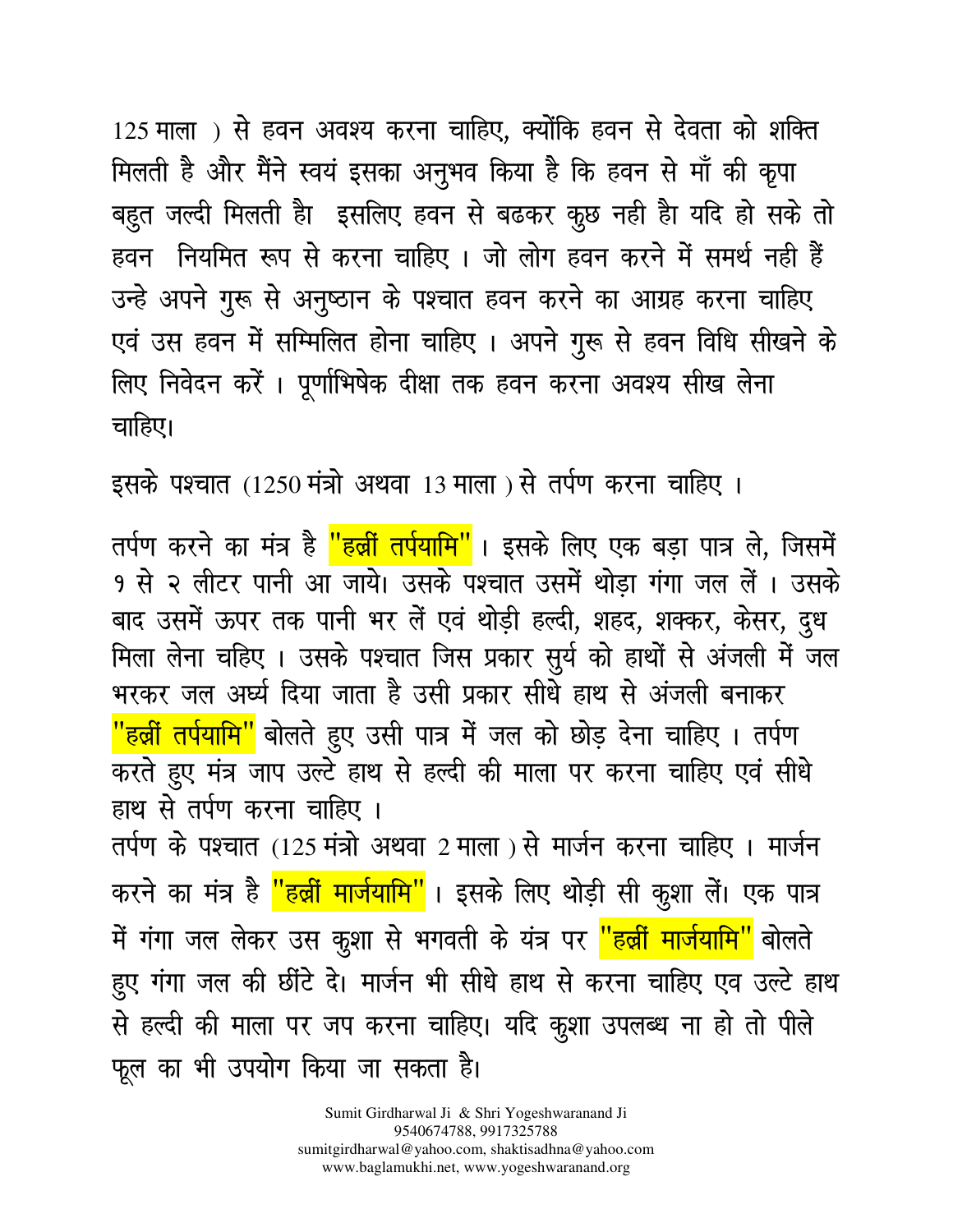मार्जन करने के पश्चात ११ कन्याओं को भोजन कराना चाहिए एवं उनकी प्रसन्नता के लिए उन्हें सामर्थ्यानुसार वस्त्र एवं दक्षिणा देनी चाहिए ।

अनुष्ठान करने से पूर्व अपने गुरू से आज्ञा अवश्य लेनी चाहिए एवं अनुष्ठान पूर्ण हाने के पश्चात उन्हे सामर्थ्यानुसार वस्त्र एवं दक्षिणा अवश्य देनी चाहिए। अपने माता पिता से आशीर्वाद अवश्य लें चूंकि उन्ही के कारण आप इस संसार में आयें हैं। जिन लोगो के उपर माता-पिता एवं गुरू की कृपा है उनके ऊपर माँ की कृपा स्वयं ही हो जाती हैा अपने माता-पिता एवं गुरू को रूष्ट कर आप माँ की कृपा कभी भी प्राप्त नही कर सकते। यदि आपके गुरू नही हैं तो <mark>''ओमू पीताम्बरायै नमः</mark>'' मंत्र का हल्दी की माला पर नियमित रूप से जप करें एवं माँ से गुरू प्राप्ति के लिए आग्रह करें ।

मेरे पास बहुत से लागो के ईमेल एवं फोन आते है जो चाहते है कि माँ पीताम्बरा की पूजा का क्रम बतायें । साधको के हितार्थ यहाँ प्रस्तुत कर रहा हूँ –

9. आसन पूजा, आचमन एवं शुद्धि-करण

२. गुरू पूजन

३. गणेंश पूजन (हरिद्रा गणपति पूजन)

४. <mark>भैरव पूजन</mark> – शक्ति की उपासना में भैरव पूजन का विशेष महत्व होता हैा माँ बगलामुखी के भैरव मृत्युंजय भैरव हैंा इसलिए भगवती की उपासना से पहले भैरव जी से आज्ञा अवश्य लेनी चाहिए एवं जप के अन्त में दशांश मृत्युंजय भैरव मंत्र " हौं जूं सः " का जप अवश्य करना चाहिए ।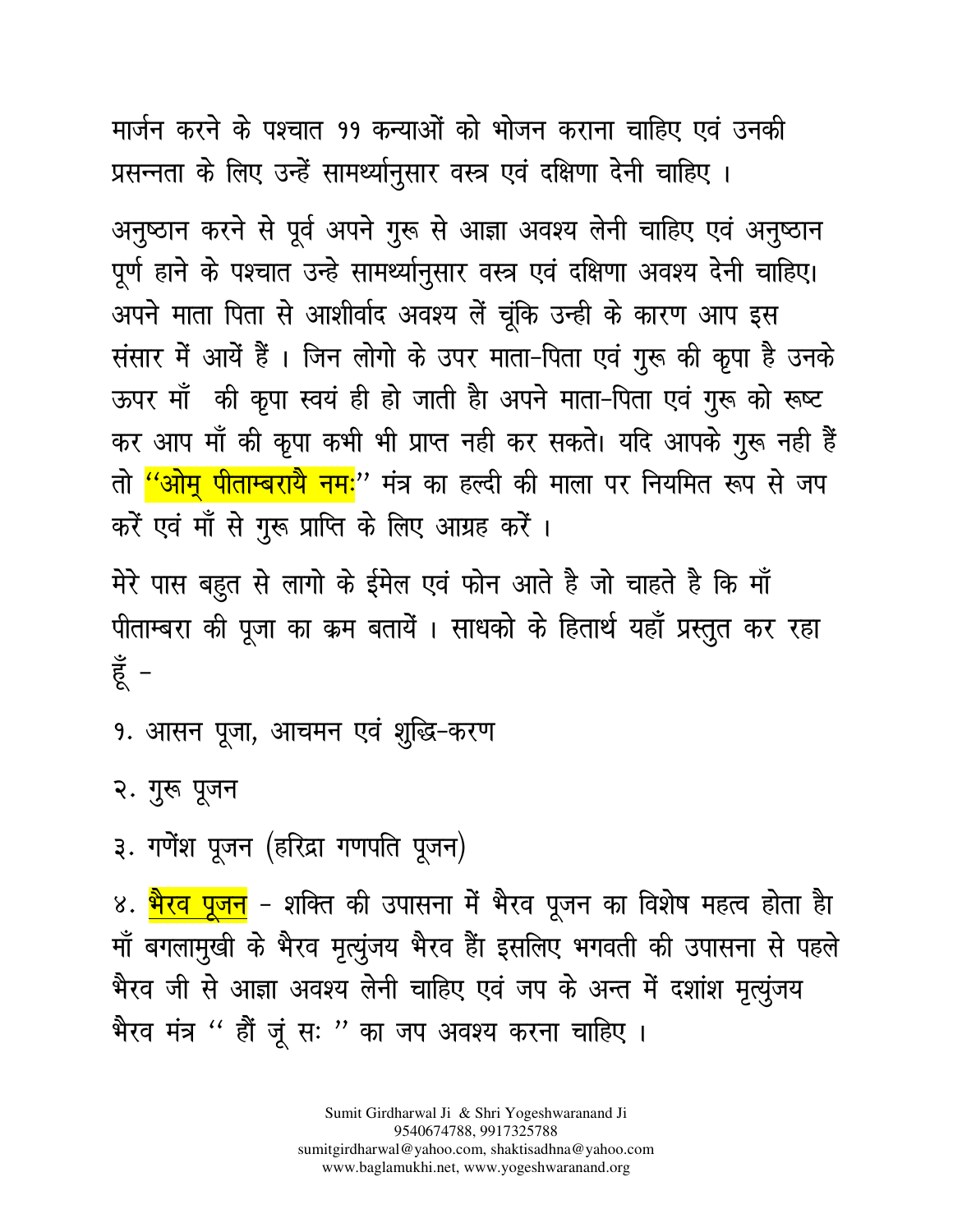५. <mark>ध्यान :</mark> इसके पश्चात भगवती पीताम्बरा का ध्यान करें कि माँ आपके हृदय में सहस्रदल कमल के फूल पर विराजित हैं। माँ के चरणों का ध्यान करते हुए मन ही मन उनके चरणों में पीले पुष्प अर्पित करें एवं उनसे सदैव अपने हृदय में निवास करने की प्रार्थना करें ।

६. <mark>माँ का पूजनः</mark> ध्यान करने के पश्चात सामर्थ्यानुसार गंध (इत्र), धूप, दीप, पुष्प, ताम्बूल (पान) चन्दन आदि माँ को समर्पित करें ।

७. <mark>कवचः</mark> इसके पश्चात माँ के कवच का पाठ करें। कवच का पाठ आपको साधना में आने वाली सभी विपत्तियों से दूर रखता है। कवच के पाठ से माँ का सान्निध्य प्राप्त होता हैा

८. <mark>मंत्र जप</mark> – कवच के पाठ के बाद विनियोग, न्यासादि करें एवं उसके पश्चात अपने मंत्र का जप सुनिश्चित संख्या में करें ।

६. <mark>अन्य स्तोत्र एवं पाठ</mark> – मंत्र जप के पश्चात यदि समय हो तो भगवती के हृदय स्तोत्र, अष्टोत्तरशतनाम, सहस्रनाम आदि का पाठ करना चाहिए ।

१०. <mark>मृत्यूंजय भैरव मंत्र</mark> - अन्त में दशांश मृत्यूंजय भैरव मंत्र '' हौं जूं सः '' का जप अवश्य करना चाहिए ।

99. <mark>क्षमा याचना एवं जप समर्पण</mark> – अन्त में माँ से क्षमा याचना करेंं । अपने सीधे हाथ में थोड़ा जल लेकर अपने द्वारा किये गये सभी मंत्र जप को माँ के बायें हाथ में समर्पित करें एवं जल को माँ के बायें हाथ में अथवा बगलामुखी यंत्र पर चढ़ा दें ।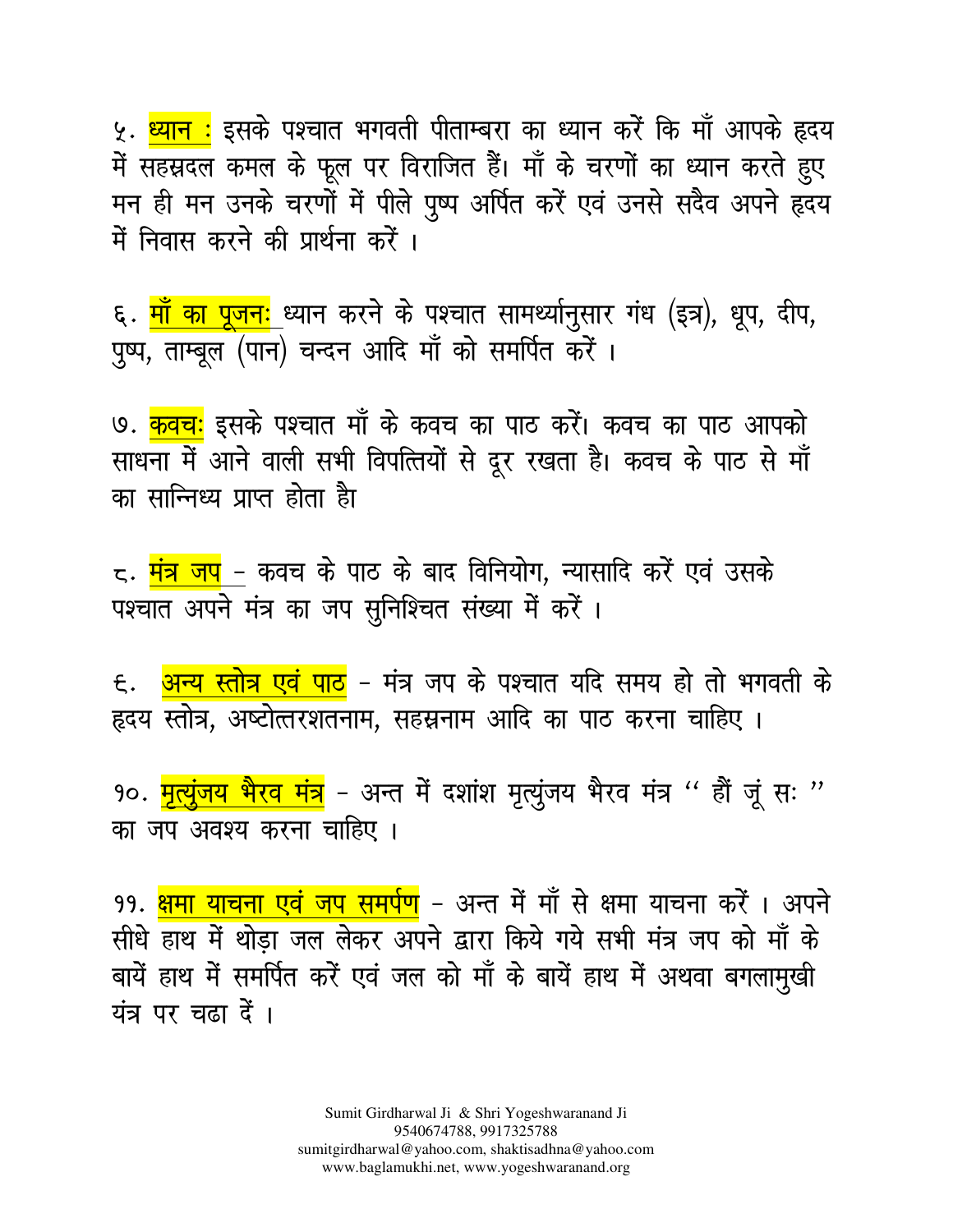१२. अन्त में माँ को प्रणाम करते हुए अपने आसन के नीचे जल डालकर अपने माथे से लगायें एवं बायें पैर को पहले पृथ्वी पर रखते हुए बाद में दायें पैर को पृथ्वी पर रखें।

9३. साधना करने के बाद कम से कम आधा घण्टे तक मौन अवश्य रखना चाहिए । इससे साधक का तप क्षीण नही होता ।

98. अपने आसन एवं माला को किसी भी व्यक्ति को छूने नही देना चाहिए चूँकि इन दोनो में साधक की आध्यात्मिक उर्जा छुपी होती है।

१५. एक साधक को कभी भी किसी की निन्दा नही करनी चाहिए और ना ही कभी अंहकार करना चाहिए। ये दोनो साधक को दैवीय कृपा से दूर करते हैं और साधक की सारी उर्जा का नाश कर देतें हैंा

9६. साधकों को मेरा एक परामर्श और भी है कि वे जब भी माँ पीताम्बरा अथवा किसी अन्य के मंत्रों का जप करें तो उनके समक्ष अपनी कोई लालसा या इच्छा व्यक्त न करें। वे आद्याशक्ति हैं, सम्पूर्ण सृष्टि की अधिष्ठात्री हैं, उनसे किसी भी साधक के मन की इच्छा छूपी हुई नहीं है। अतः अपनी इच्छा व्यक्त करके स्वयं को हल्का बनाना है। जब साधक अपनी कोई इच्छा लेकर माँ के मंत्रों का जप करता है और संकल्प लेता है कि अपने अमुक कार्य की पूर्णता के लिए मैं अमुक देवी या देवता के इतनी संख्या में जप करूंगा और उसका वह कार्य पूर्ण हो जाता है तो माँ की कृपा भी वंही समाप्त हो जाती है। आपने किसी कार्य की सफलता अथवा किसी भी प्रकार की प्राप्ति के लिए किसी भी देवी अथवा देवता के एक निश्चित संख्या में जप करने का संकल्प लिया और आपका कार्य पूर्ण हो गया तो फिर भगवती या देवता से आपको कोई सम्बन्ध नहीं रह जाता है। क्योंकि यह एक मात्र विनिमय है, आदान-प्रदान है। एक ऐसा विनिमय जो दो व्यक्तियों के मध्य परस्पर होता है। आपने किसी को कुछ दिया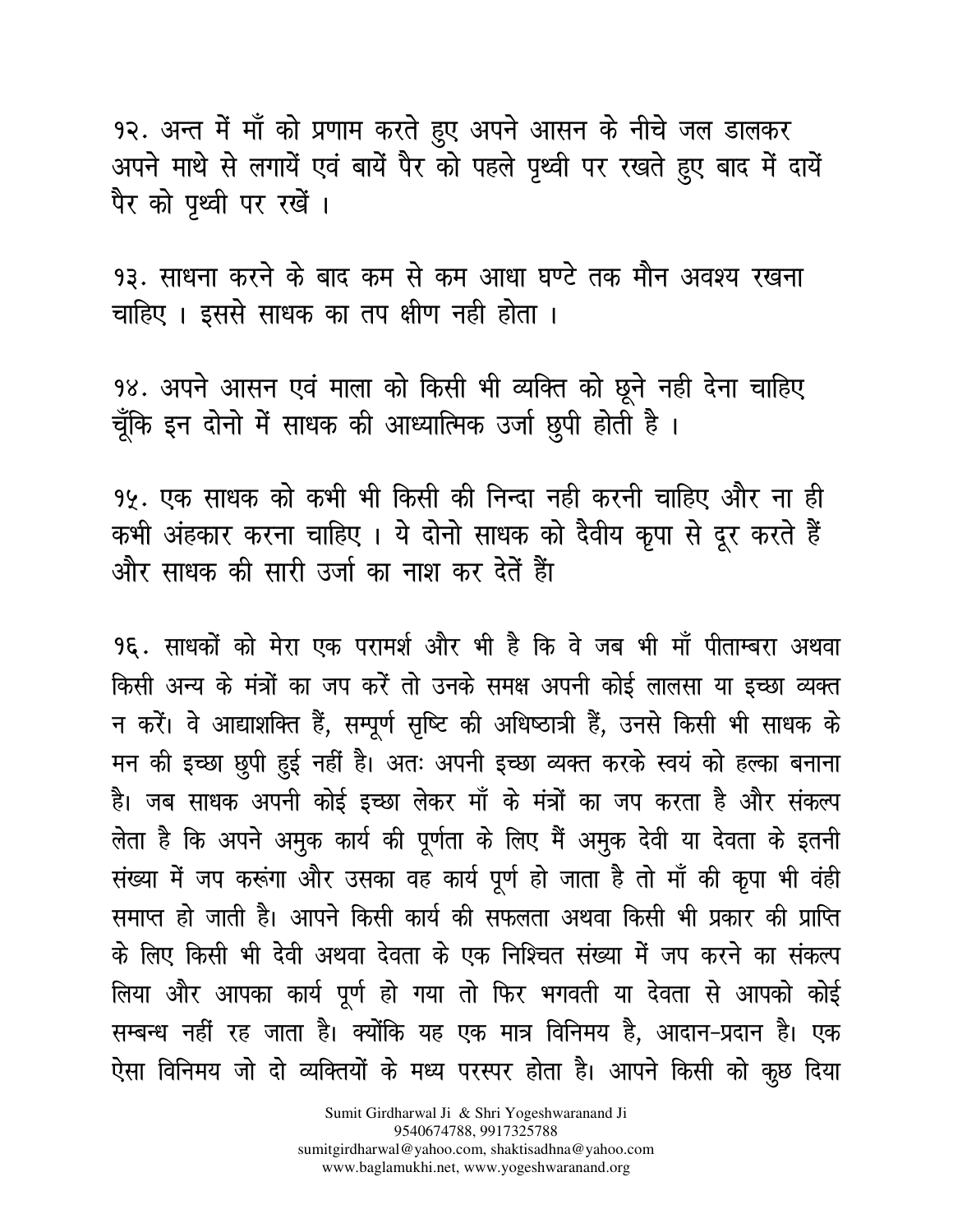उसने बदले में आपका कार्य कर दिया। इसके उपरान्त कोई व्यक्तिगत सम्बन्ध किसी प्रकार का नहीं रह जाता । आपको चाहिए कि आप जिस भी देवी-देवता का मंत्र जप करते हैं तो उसे केवल आप अपने देवता की प्रसन्नता के लिए कीजिए। यदि आपके मंत्र जप से आपका देवी-देवता प्रसन्न हो जाता है तो आपकी समस्त इच्छाएं आपके बिना व्यक्त किये ही पूर्ण हो जायेंगीं और अपने देवी-देवता से आपके सम्बन्ध भी प्रगाढ बने रहेगें। अतः आपको चाहिए कि उनसे एकत्व करने का प्रयास करें न कि कृछ मांगने का। यदि आप ऐसा करते हैं तो मेरा वचन है कि आपकी प्रत्येक साधना पूर्णता को प्राप्त करेगी।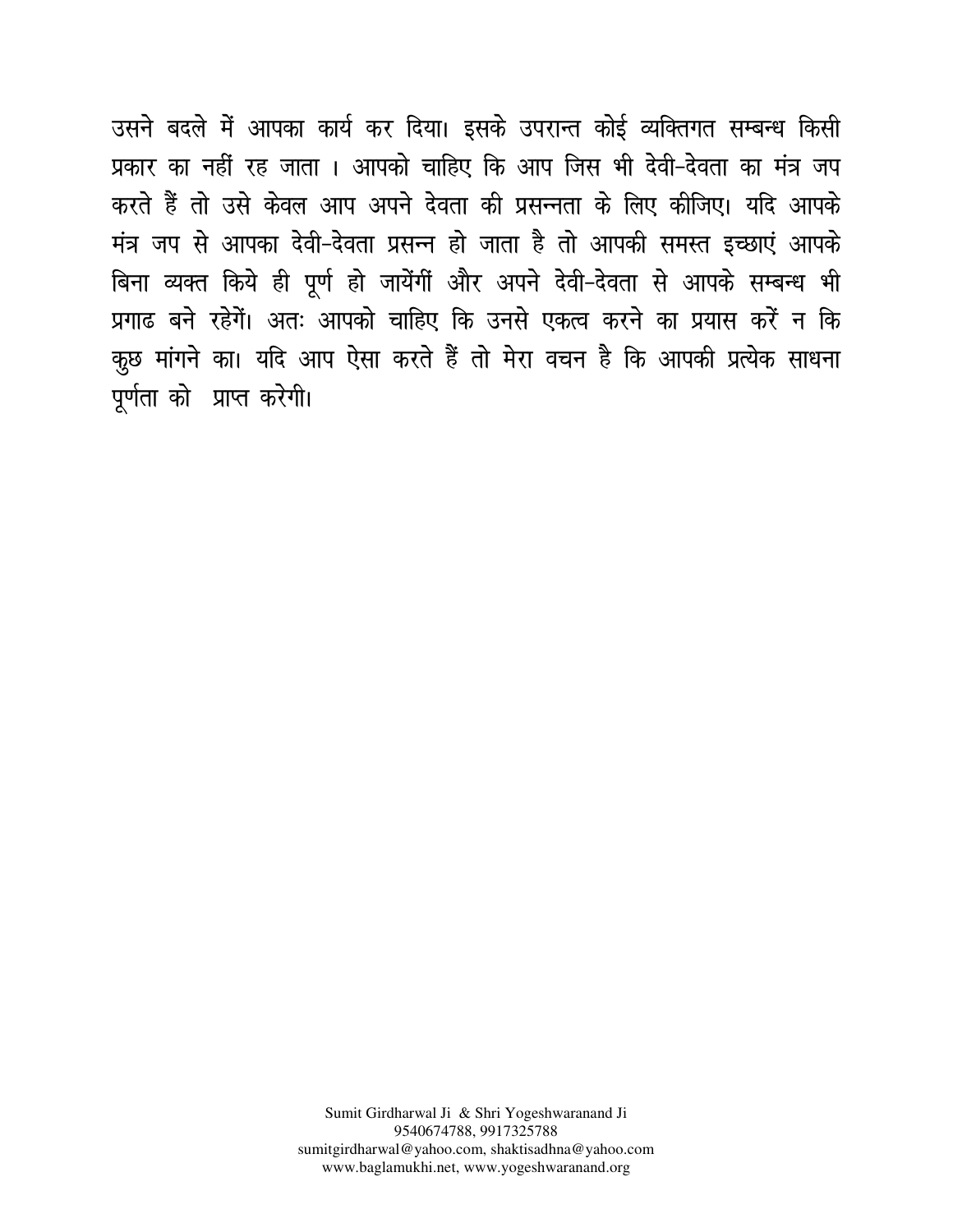## Shri Baglamukhi Sadhana Rahasya By Shri Yogeshwaranand Ji

Shri Baglamukhi Sadhana Rahasya is the upcoming book of my father and my guru Shri Yogeshwaranand Ji on Ma Baglamukhi. Only limited copies of this book are going to be published. If you want to secure your copy before all sold out please make a payment of Rs 680 into the below A/C Sumit Girdharwal Axis Bank 912020029471298 IFSC Code – UTIB0001094 After payment send your complete address and payment receipt to shaktisadhna@yahoo.com or sumitgirdharwal@yahoo.com. For more details please call on +91-9540674788, 91-9410030994

## Feedback & Support

I am very pleased to say that we are taking a next step ahead in the field of spirituality by digitalizing all the available Sanskrit texts in the world related to secret mantras, tantras and yantras. In the first phase we will digitalize all the content provided by Shri Yogeshwaranand Ji regarding das mahavidyas. We will not only make it available for Hindi and Sanskrit readers but also translate it into English so that whole world can get the benefits from our work. I can't do it alone. To do the same I request all of you to help me achieve this goal.

#### Requirements to accomplish this goal

1. We need a person who can write articles in Hindi and Sanskrit in software like Adobe Indesign (Preferable font chanakya) or Microsoft Office (Font Used Kruti Dev 020, Chanakya)

2. We need a graphic designer who can create good pictures to summarize the content.

3. We need an English translator who can translate these articles into English

4. Any donation will be appreciated which is highly needed for this project to complete.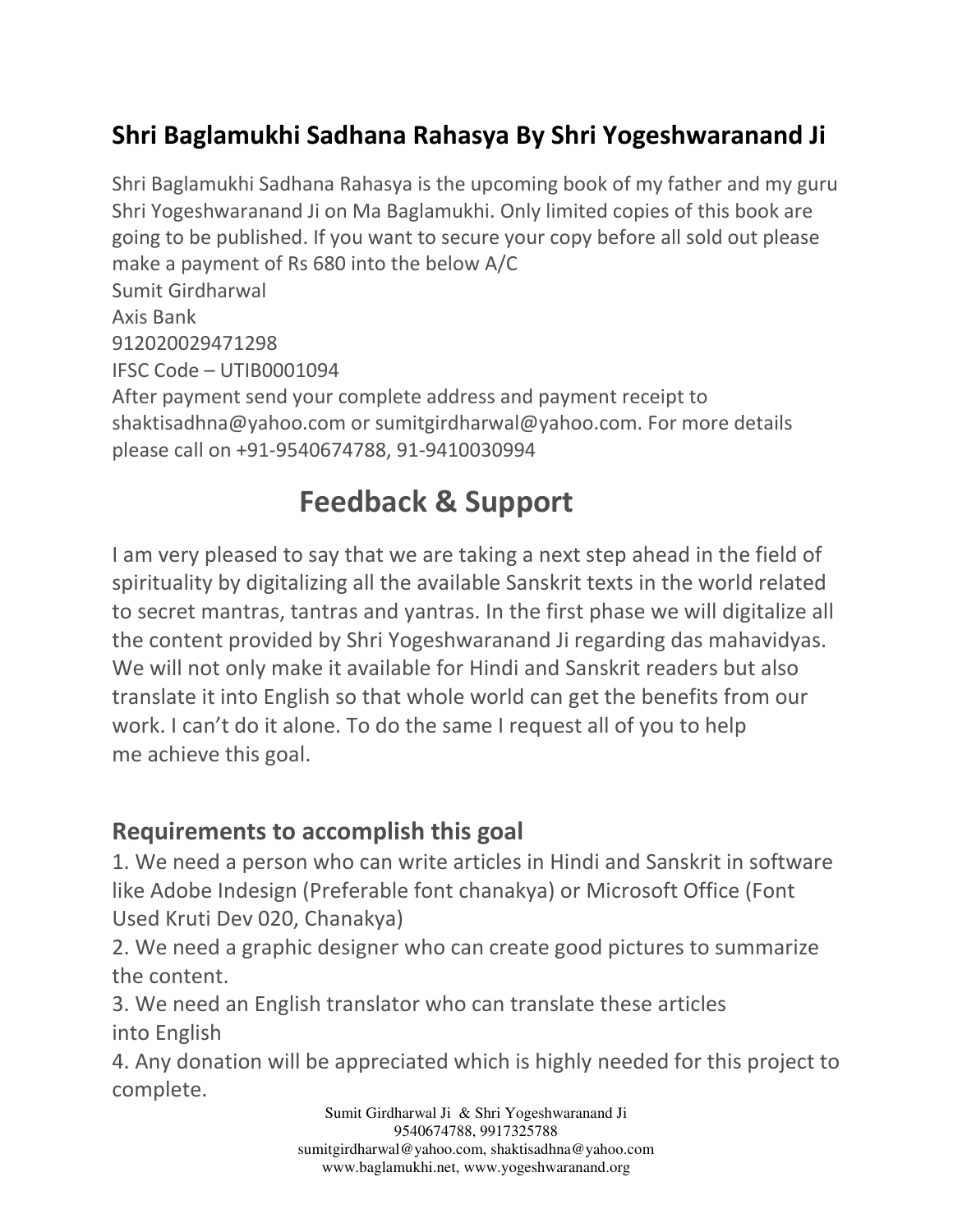I am waiting for your feedback and support. Sumit Girdharwal +91-9540674788, +91-9410030994 sumitgirdharwal@yahoo.com sumitgwal@gmail.com

Dear readers! Very soon We are going to start an E-mail based monthly magazine related to tantras, mantras and yantras including practical uses for human welfare. I request you to appreciate me, so that I can change my dreams into reality regarding the service of humanity through blessings of our saints and through the grace of Ma Pitambara. Please make registered to yourself and your friends. For registration email me at sumitgirdharwal@yahoo.com Thanks

Books written by Shri Yogeshwaranand Ji.

#### **1. Mahavidya Shri Baglamukhi Sadhana Aur Siddhi**